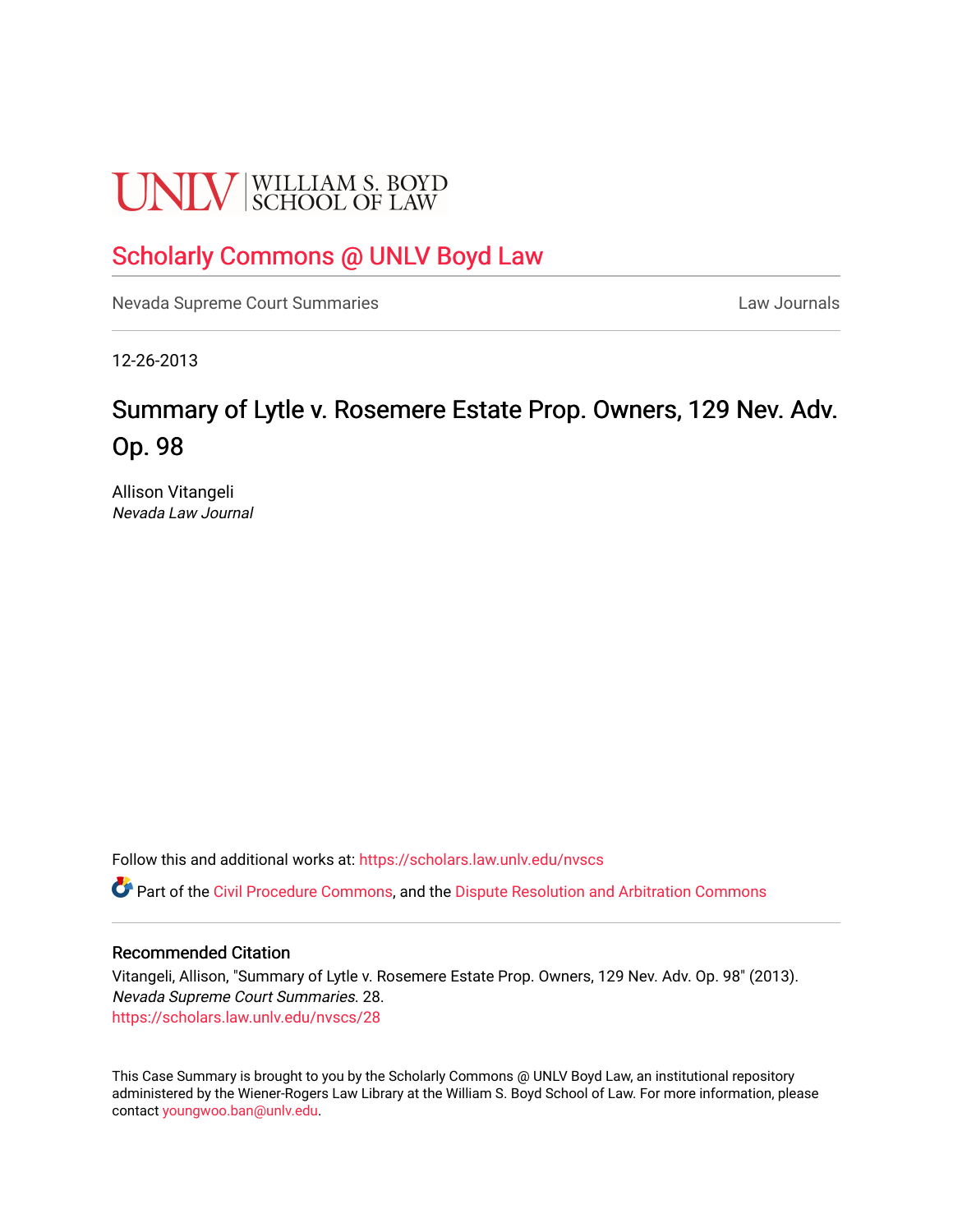*Lytle v. Rosemere Estate Prop. Owners*, 129 Nev. Adv. Op. (Dec. 26, 2013)<sup>1</sup>

# CIVIL PROCEDURE

#### **Summary**

The Court determined two issues: (1) whether an NRCP 59(e) motion to alter or amend may be properly directed at a post-judgment order or whether that rule is limited to final judgments; and (2) whether NRAP 4(a)(4) tolling applied to the appellants' NRCP 59(e) motion.

# **Disposition**

NRAP 4(a)(4) tolling applies to NRCP 59(e) motions to alter or amend that are directed at appealable special orders after final judgment.

## **Factual and Procedural History**

In a dispute over unpaid homeowners' association (HOA) dues, the district court concluded that the HOA fees were proper and awarded the respondent the unpaid HOA fees and attorney fees. The appellants subsequently, but prematurely filed a notice of appeal before the district court entered its final judgment. However, the appeal was deemed timely and proper once the order was filed.<sup>2</sup>

At the same time, the respondent moved for and was awarded supplemental attorney fees for its counsel's additional services. The supplemental attorney fees award's notice of entry was served by mail on August 14, 2012. Appellants timely filed a NRCP 59(e) motion to alter or amend instead of a notice of appeal. After the district court denied the appellants' motion on January 16, 2013, appellants' filed a notice of appeal from the supplemental attorney fees award's notice of entry on January 30, 2013, clearly well beyond 30 days from the supplemental attorney fees award's notice of entry. The court subsequently issued an order to show cause whether the notice of appeal was timely filed because it was unclear whether appellants' NRCP 59(e) motion to alter or amend tolled the period for filing the notice of appeal.

# **Discussion**

According to NRCP 59(a), a judgment includes "any order from which an appeal lies."3 Applying the definition that "judgment" includes any appealable order, a motion to alter or amend is permitted as to any appealable order, not just final judgments. As such, a motion to alter or amend any appealable order will generally toll the time to appeal

 $\frac{1}{1}$  D.: Allison Vitangeli  $\frac{1}{2}$  By Allison Vitangeli

<sup>&</sup>lt;sup>2</sup> Nev. R. App. P. 4(a)(6).

 $3$  Nev. R. Civ. P. 59(a).